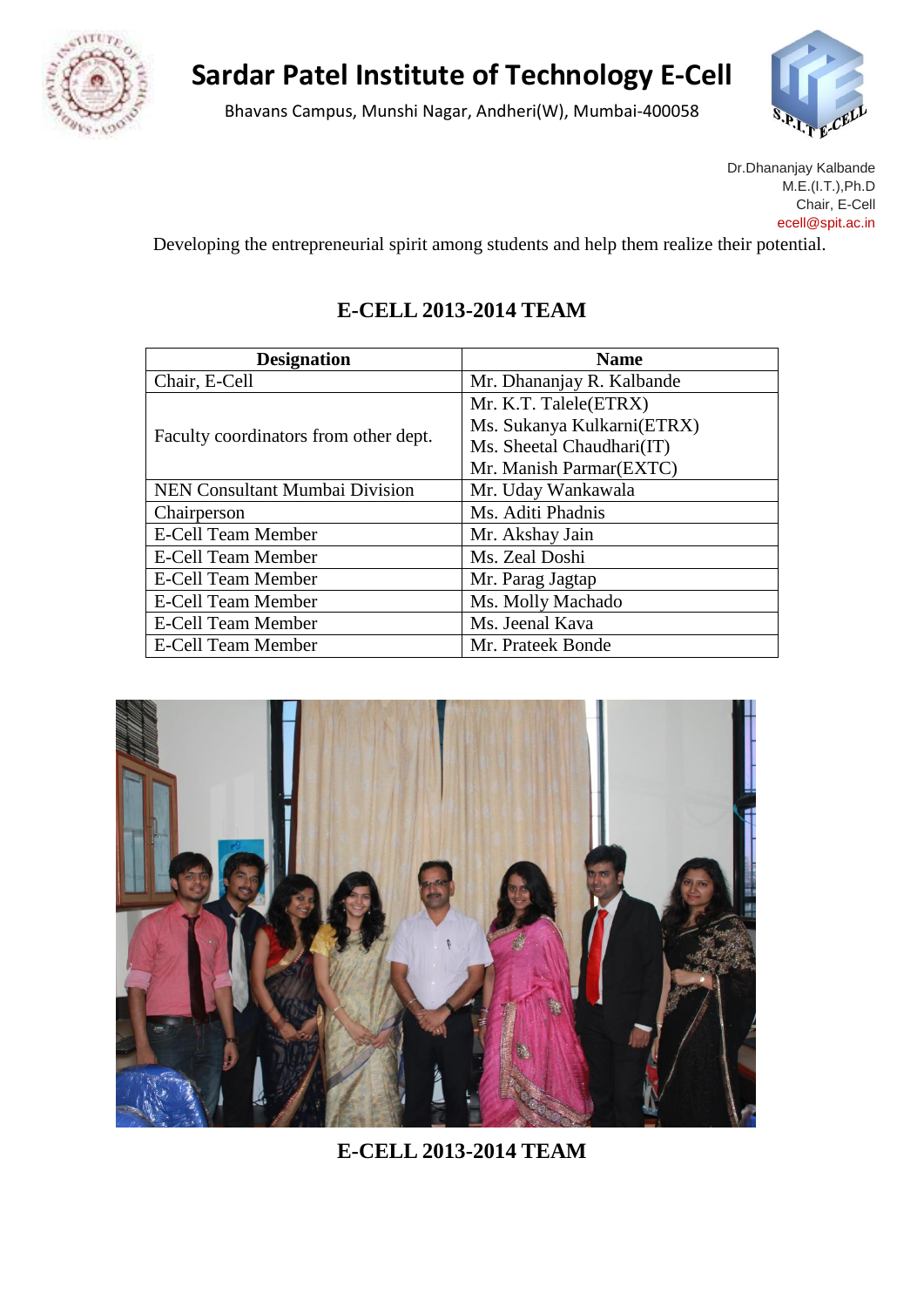

# **Sardar Patel Institute of Technology E-Cell**

Bhavans Campus, Munshi Nagar, Andheri(W), Mumbai-400058



Dr.Dhananjay Kalbande M.E.(I.T.),Ph.D Chair, E-Cell ece[ll@spit.ac.in](mailto:drkalbande@spit.ac.in)

Developing the entrepreneurial spirit among students and help them realize their potential.





Design for India :27/08/12 Internship Fair:16/02/13



Engineering Life & Beyond: 30/07/13